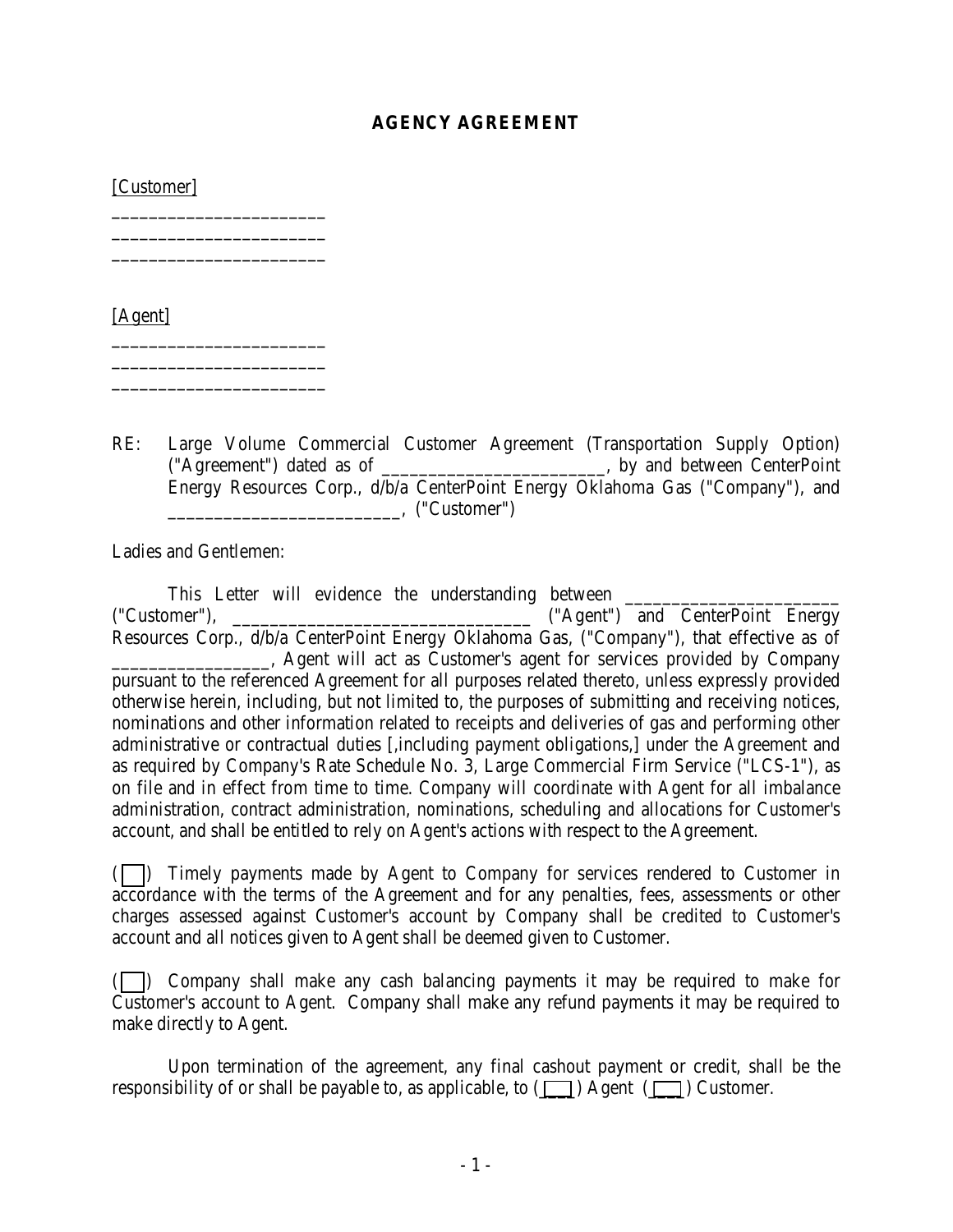Agent agrees to indemnify, defend and hold harmless Company from any and all liabilities, losses, damages, expenses, claims, actions and fines of whatever nature (including, but not limited to, attorney's fees and court costs incurred by Company, whether related to the collection of any amounts due under the Agreement or otherwise) resulting from Company's reliance on Agent, including, but not limited to, actions taken by Company pursuant to Agent's action or inaction under the Agreement. Customer shall remain liable to Company for all of its obligations as Customer under the Agreement, and Company shall have no duty, liability or responsibility whatsoever to Agent. Customer acknowledges that if Agent acts as a Pool Manager pursuant to Part 3.23. of LCS-1 and (i) should the Pool Manager fail to pay invoices calculated at the aggregated level, or (ii), should Company interrupt Pooling Service for any reason pursuant to Part 3.23.1. of LCS-1, then upon default to the individual Customer invoice, the invoice shall be recalculated at the individual Customer level, without benefit of the aggregated tolerance, as provided in Part 3.23.4. of LCS-1.

Appointment of Agent may be terminated or canceled by Customer, Agent or Company, but no such termination or cancellation shall be effective as to Company until the first day of the month, following the expiration of a five (5) day period after receipt of written notice of such termination or cancellation from Customer, Agent or Company. Notwithstanding the foregoing, this designation and appointment of Agent shall automatically terminate upon termination or cancellation of the referenced Agreement. This Agency Agreement will supercede any previously executed Agency Agreements.

If the foregoing is acceptable, please so indicate by having an authorized officer execute and return to the undersigned.

Very truly yours,

CENTERPOINT ENERGY RESOURCES CORP. d/b/a CenterPoint Energy Oklahoma Gas

By:\_\_\_\_\_\_\_\_\_\_\_\_\_\_\_\_\_\_\_\_\_\_\_\_\_\_\_\_\_\_\_\_\_\_\_\_

| ACCEPTED AND AGREED TO THIS |  |
|-----------------------------|--|
| DAY OF                      |  |

\_\_\_\_\_\_\_\_\_\_\_\_\_\_\_\_\_\_\_\_\_\_\_\_\_\_\_\_\_\_\_\_\_\_\_\_\_\_

CUSTOMER:

| By:    |  |  |  |
|--------|--|--|--|
| Name:  |  |  |  |
| Title: |  |  |  |